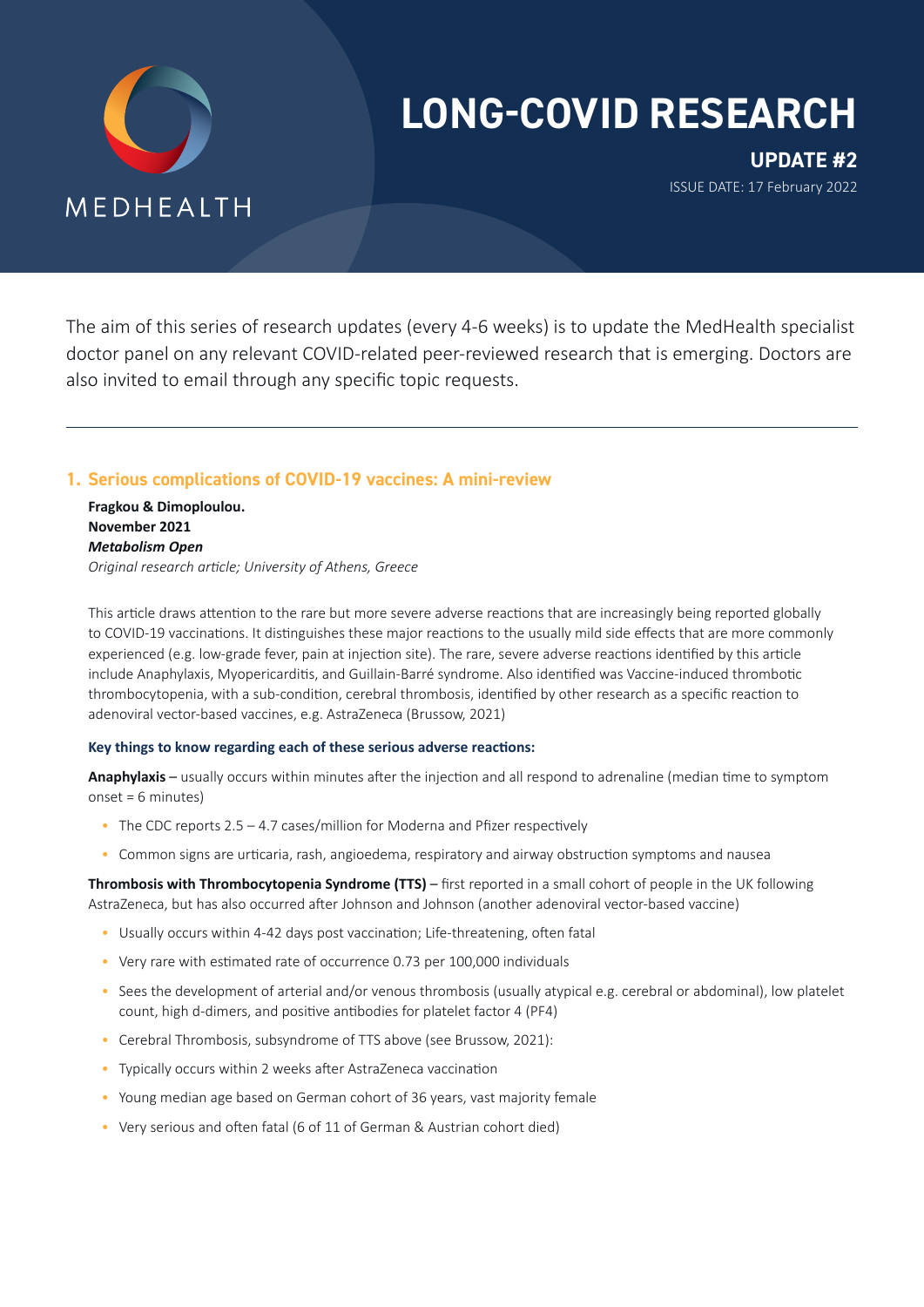**Myocarditis and/or pericarditis** – possible causal association with COVID-19 vaccine (June 2021)

- Rate of occurrence estimated at 12.6 cases per million doses of second dose mRNA vaccine among individuals 12-39 years
- Mechanism unclear, however, possibilities are molecular mimicry of the viral spike and one of the cardiac proteins, as well as a strong immune response and a non-specific, innate inflammatory response
- Patients typically present with retrosternal chest pain, often worsened by inspiration and relieved by leaning forward; some patients develop respiratory distress as well
- Symptom onset usually within 2-3 days (Range 1-7 days) after 2nd dose mRNA vaccine
- Lab tests indicative of myocardial inflammation; abnormal electrocardiogram
- Treatment includes NSAIDS, colchicine and corticosteroids
- All reported cases have developed a non-severe disease with complete clinical recovery within 1-3 weeks post symptom onset

**Guillain-Barré syndrome (GBS)** – rare and associated with adenovirus vector vaccines

- Acute or subacute immune-mediated neurologic disease of peripheral nerves; median onset 13 days (range 0-75 days)
- Characterized by limb weakness, flaccid paralysis and areflexia; presents with increased CSF protein with normal cell numbers
- Rate of occurrence estimated at 7.8 cases per million doses of vaccine, which doubles for males aged 50-64 years; Median age of those affected is 57 years, 61% were male
- Typically non-fatal, with most demonstrating full clinical recovery

#### **KEY FINDINGS AND CLINICAL RELEVANCE**

- Despite these serious adverse reactions being reported, the net benefit-risk ratio remains clearly favourable towards COVID-19 vaccination for all ages and sex groups
- Adverse events to vaccines should be identified early and monitored closely
- More serious adverse reactions such as these should be promptly reported to ensure that they are collated and communicated to the medical community and other stakeholders

\*Supplementary information was obtained from an additional source:

**[Brussow H. \(2021\) COVID-19: vaccination problems. Environmental Microbiology, 23\(6\):2878-90](https://www.medhealth.com.au/wp-content/uploads/2022/02/Brussow_2021.pdf)**



**LONG-COVID RESEARCH UPDATE #2**

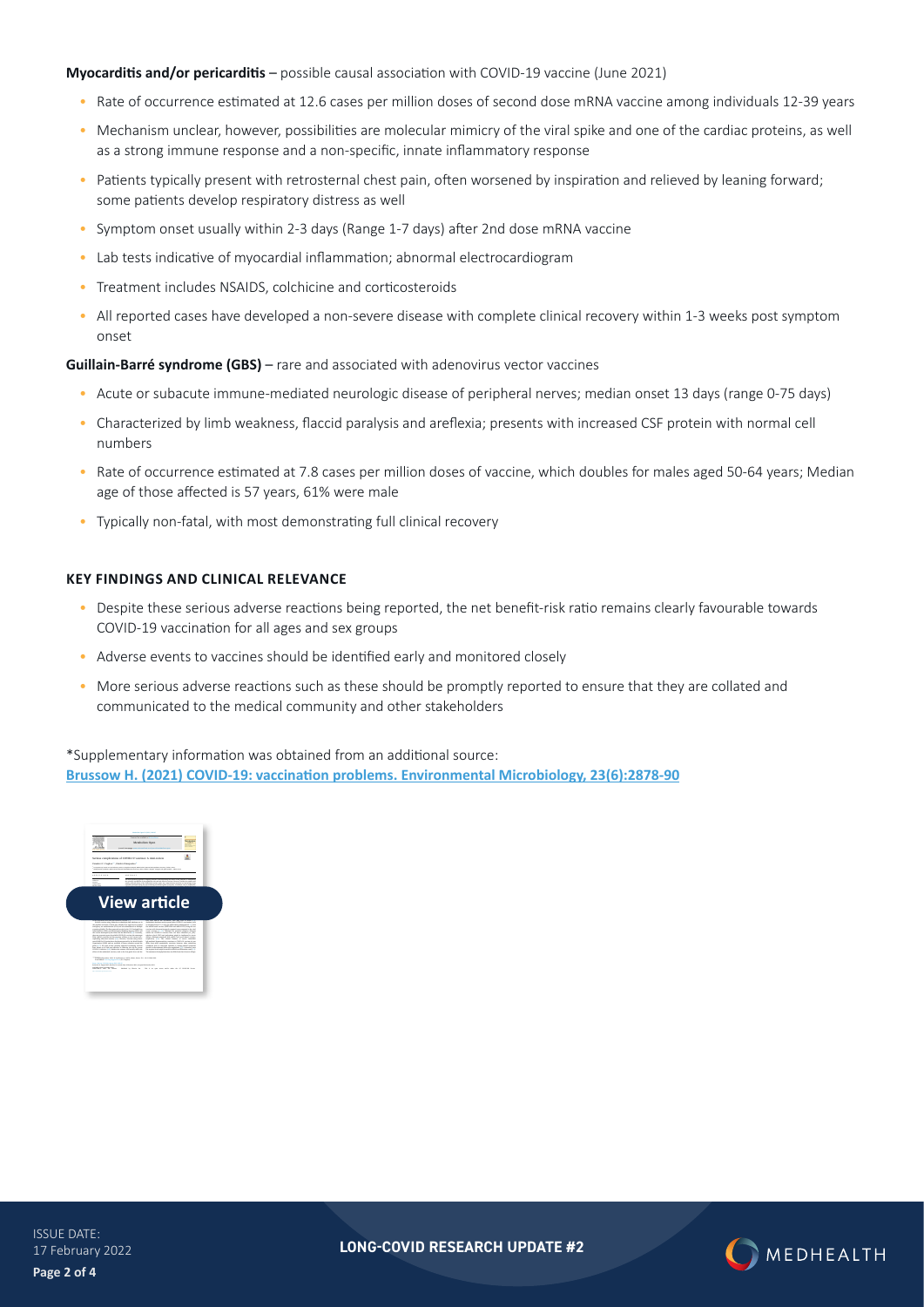# **2. Assessment of the further spread and potential impact of the SARS-CoV-2 Omicron variant of concern in the EU/EEA**

**European Centre for Disease Control (ECDC) 27 January 2022** *Rapid Risk Assessment; ECDC, Stockholm*

### **Article Significance**

The Omicron COVID-19 variant is rapidly replacing the Delta variant in most EU countries, and more recently in Australia, with a sharp increase in the number of cases and an unprecedented intensity of community transmission. This triggered an assessment of the risk to public health posed by the ongoing spread of Omicron, which was carried out by the European Centre for Disease Control (ECDC).

#### **Results overview**

The report was made available in late January, 2022 with findings summarised below:

- Omicron, can to a degree, evade the protective effects of antibodies from vaccination or natural infection (depending on vaccination history and time since last vaccination / booster)
- Omicron seems less likely to lead to a severe clinical outcome that requires hospitalisation or ICU admission. Lower hospitalisation and mortality rates have been reported despite higher community levels<sup>1</sup>
- There are, as yet, **no data on the incidence of prolonged symptoms after COVID-19 due to Omicron**, nor whether this differs from the incidence and experience of post-COVID syndrome or Long-COVID resulting from earlier variants
- There is emerging evidence that there is a higher likelihood of being asymptomic if infected with Omicron compared with earlier variants, and of a higher number of infections in those of younger adult age groups
- The number of cases amongst older people has been increasing hence **we may see a delayed increase in severe cases and deaths**; modelling analyses suggest that people older than 60 are expected to for the majority of hospital admissions, and people older than 80 may constitute the majority of Omicron-related mortalities
- Vaccination status continues to play a significant role in protecting against severe clinical outcomes
- Maintenance of key non-pharmaceutical interventions (i.e. mask wearing, social distancing and avoiding crowds, good ventilation, working from home) is also crucial to contain the spread of the Omicron variant as much as possible

#### **Public Health implications**

- Countries with higher vaccine uptake will now also likely see a period of substantial strain on healthcare systems and on functioning of the society as a whole (i.e. absence from work, particularly in the healthcare sector, & education)
- Moving forward, there is **still a need for multi-layered surveillance, preparedness, and readiness of response strategies** for addressing potential pandemic scenarios
- Increasing overall vaccination uptake, especially boosters for the older and at-risk population will help to protect against the high hospitalisation burden
- The development of variant-independent vaccines and that confer a longer lasting immunity should be prioritised

1 See p.11 of this report: these data may be misleading, however, and care needs to be taken so as to not underestimate the severity of disease caused by Omicron



ISSUE DATE: 17 February 2022 **Page 3 of 4**

**LONG-COVID RESEARCH UPDATE #2**